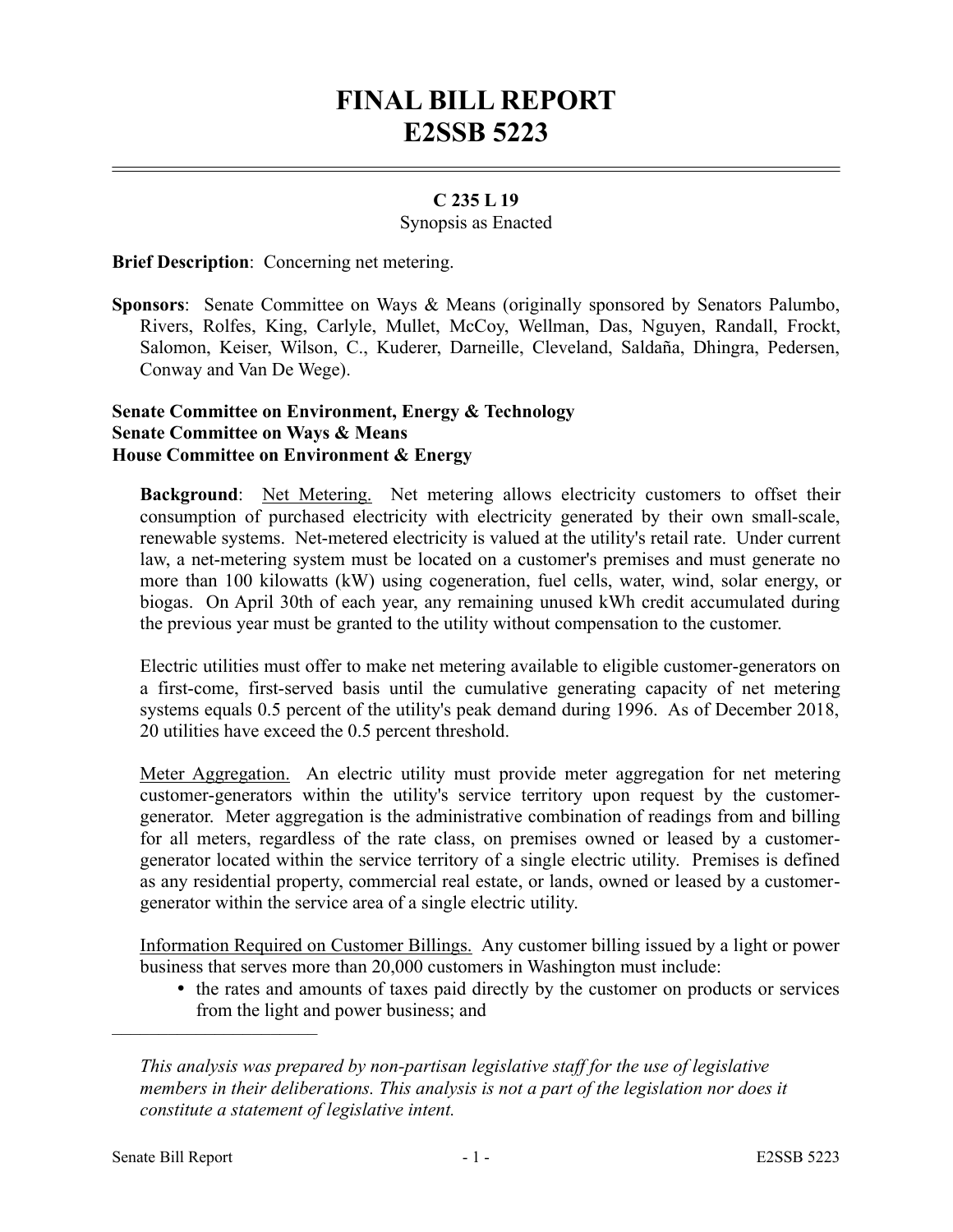• the rate, origin, and approximate amount of each tax levied on revenues of the light and power business.

**Summary:** Net Metering. An electric utility must offer to continue to make net metering available to eligible customer-generators on a first-come, first-served basis until the earlier of either:

- June 30, 2029; or
- the first date upon which the cumulative generating capacity of net metering systems equals 4 percent of the utility's peak demand during 1996.

A consumer-owned utility (COU) may apply to its governing body to develop a standard rate or tariff schedule that deviates from net metering under current law and must notify the Washington State University extension energy program (WSU energy program) to provide public notice 60 days in advance of when an alternative standard rate is placed on the agenda of the governing body.

An investor-owned utility (IOU) may submit a filing to the Utilities and Transportation Commission (UTC) to develop a tariff schedule that deviates from net metering under current law. The UTC must approve, reject, or approve with conditions an alternative net metering tariff schedule within one-hear of an IOU filing. UTC may determine a threshold if it does not approve an IOU alternative tariff schedule.

Beginning July 31, 2020, and semiannually thereafter, each electric utility must provide notice to the WSU energy program of the current status of meeting the 4 percent threshold. Additionally, the WSU energy program must make related information available on its website.

The UTC, in the case of an investor-owned utility, or the governing body, in the case of a consumer-owned utility, must determine as part of a net metering standard rate or tariff schedule when customer-generators become ineligible for credit under current net metering.

Upon adoption of a net metering standard rate or tariff schedule by the UTC or governing body, an electric utility is exempt from the requirement to charge a new customer-generator a minimum monthly fee that is the same as other customers of the electric utility in the same rate class without any other additional fees or charges.

On March 31st, rather than April 30th, of each calendar year, any unused credits for kilowatthours accumulated during the previous year must be granted to the electric utility, without any compensation to the customer-generator.

Meter Aggregation. A customer-generator may aggregate a designated meter—the meter for the net metering system—and an additional aggregated meter located on the same parcel or on a contiguous parcel. A retail electric customer who is a customer-generator and receives retail electric service from a utility at an aggregated meter must also be the customer who receives service at the designated meter where the net metering system is located.

Nothing in the bill prohibits the following: